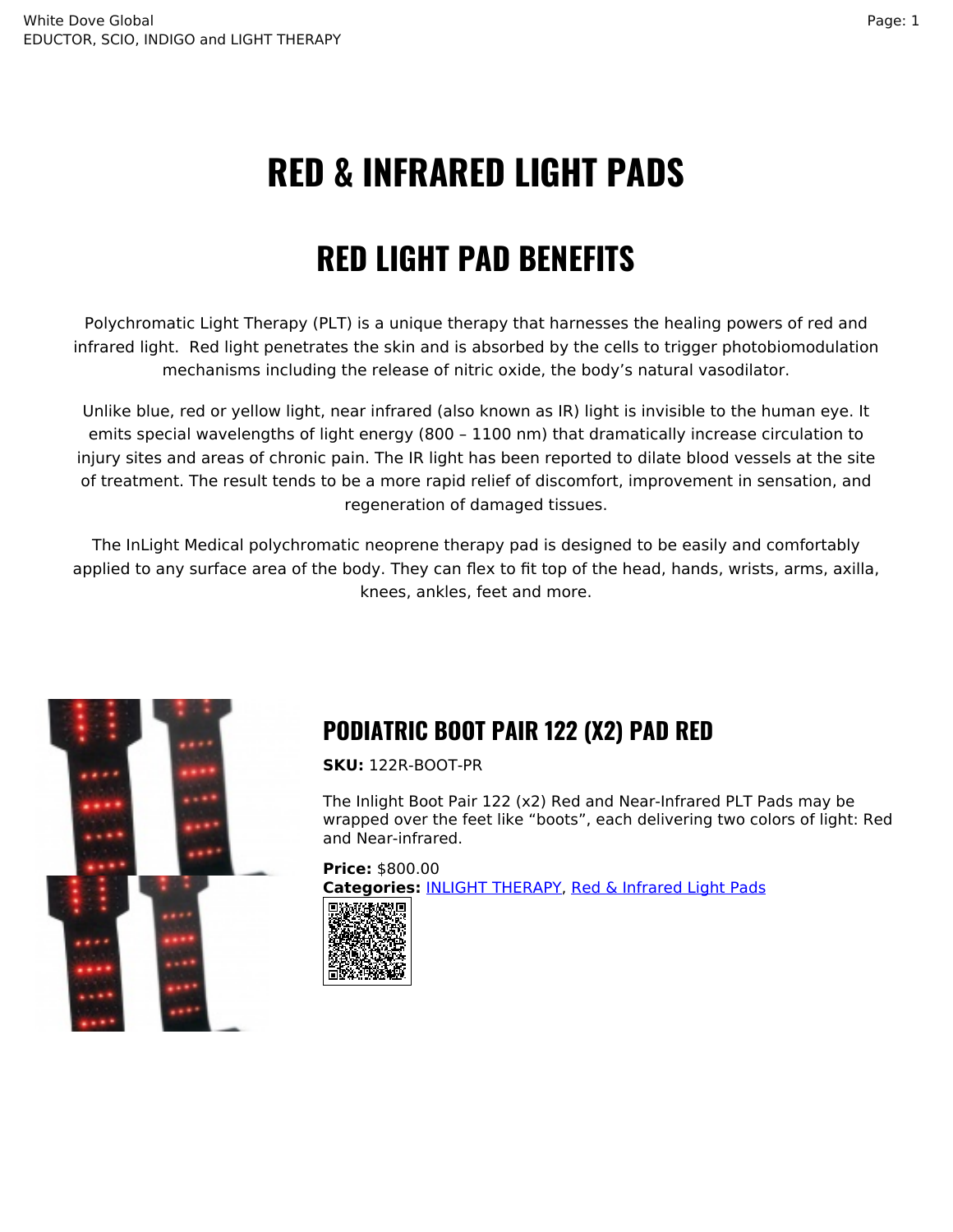#### **T-PAD 263 RED**

#### **SKU:** 1317

The Inlight T-Pad 263 Red and Near-Infrared PLT Pad is a large pad in the Inlight collection, delivering two colors of light: Red and Near-infrared.

**Price:** \$550.00 **Categories:** [INLIGHT THERAPY,](https://whitedoveglobal.com/shop-category/inlight-therapy/) [Red & Infrared Light Pads](https://whitedoveglobal.com/shop-category/inlight-therapy/red-infrared-pads/)







#### **BODY 264 PAD - RED**

**SKU:** N/A

The InLight Body 264 Red and Near-Infrared (NIR) PLT Pad is the largest pad in the InLight collection, delivering a polychromatic dose with 264 red and NIR diodes. The polychromatic delivery of photonic energy with InLight's unique **Progressive Multi-Pulse™** technology provides the body.

**Price:** \$500.00 **Categories:** [INLIGHT THERAPY](https://whitedoveglobal.com/shop-category/inlight-therapy/), [Red & Infrared Light Pads](https://whitedoveglobal.com/shop-category/inlight-therapy/red-infrared-pads/)

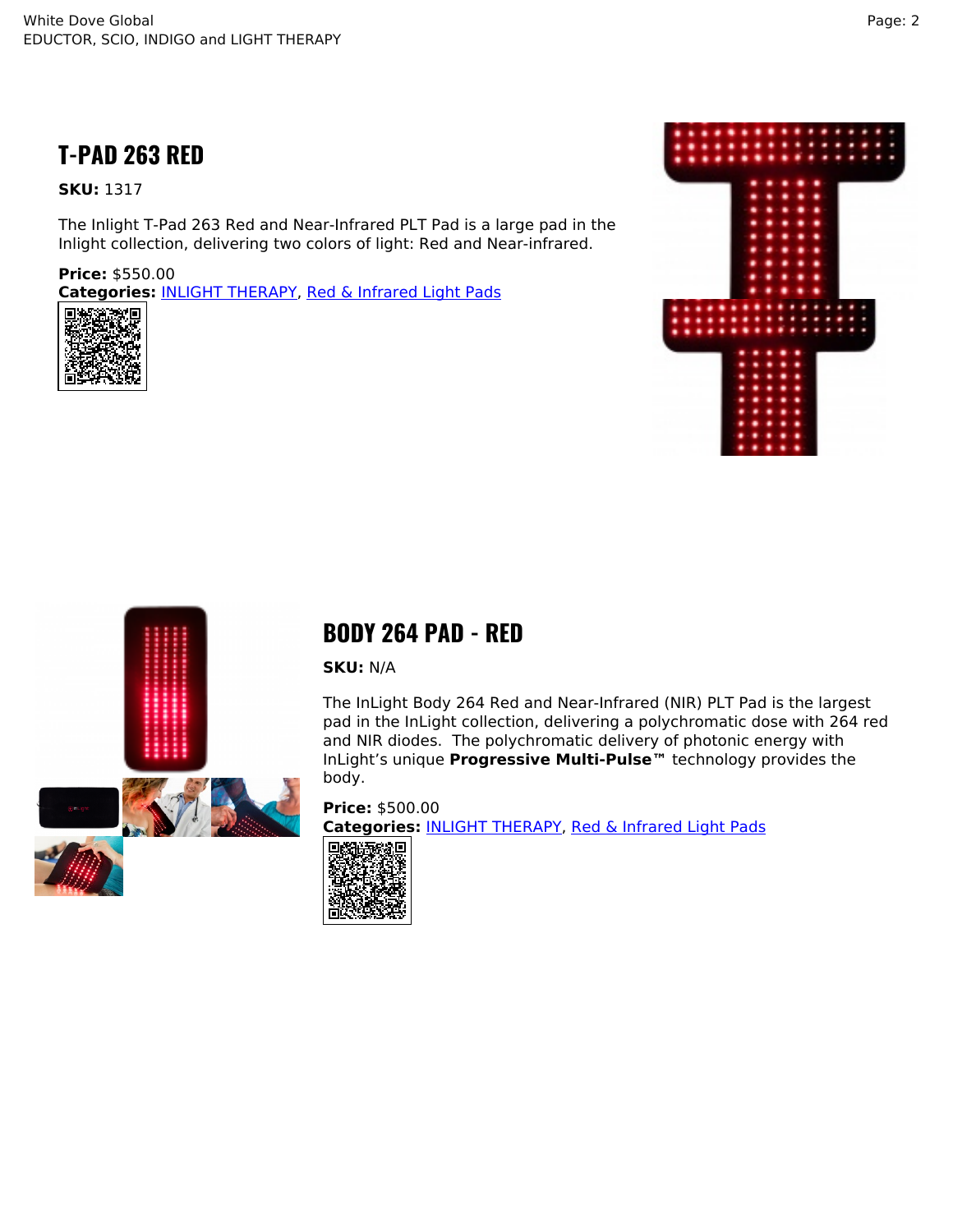### **PODIATRIC BOOT 122 PAD RED**

**SKU:** 1308

The Inlight Boot 122 Red and Near-Infrared PLT Pad may be wrapped over the foot like a "boot" delivering two colors of light: Red and Near-infrared.

**Price:** \$450.00 **Categories:** [INLIGHT THERAPY,](https://whitedoveglobal.com/shop-category/inlight-therapy/) [Red & Infrared Light Pads](https://whitedoveglobal.com/shop-category/inlight-therapy/red-infrared-pads/)







#### **PAINBUSTER II 180 PAD - RED**

#### **SKU:** N/A

The InLight Painbuster II 180 Red and Near-Infrared (NIR) PLT pad is designed to provide red and NIR photonic energy to the body. This design features LEDs in a soft neoprene pad allowing for delivery of light for increased circulation.



**Price:** \$450.00 **Categories:** [INLIGHT THERAPY](https://whitedoveglobal.com/shop-category/inlight-therapy/), [Red & Infrared Light Pads](https://whitedoveglobal.com/shop-category/inlight-therapy/red-infrared-pads/)